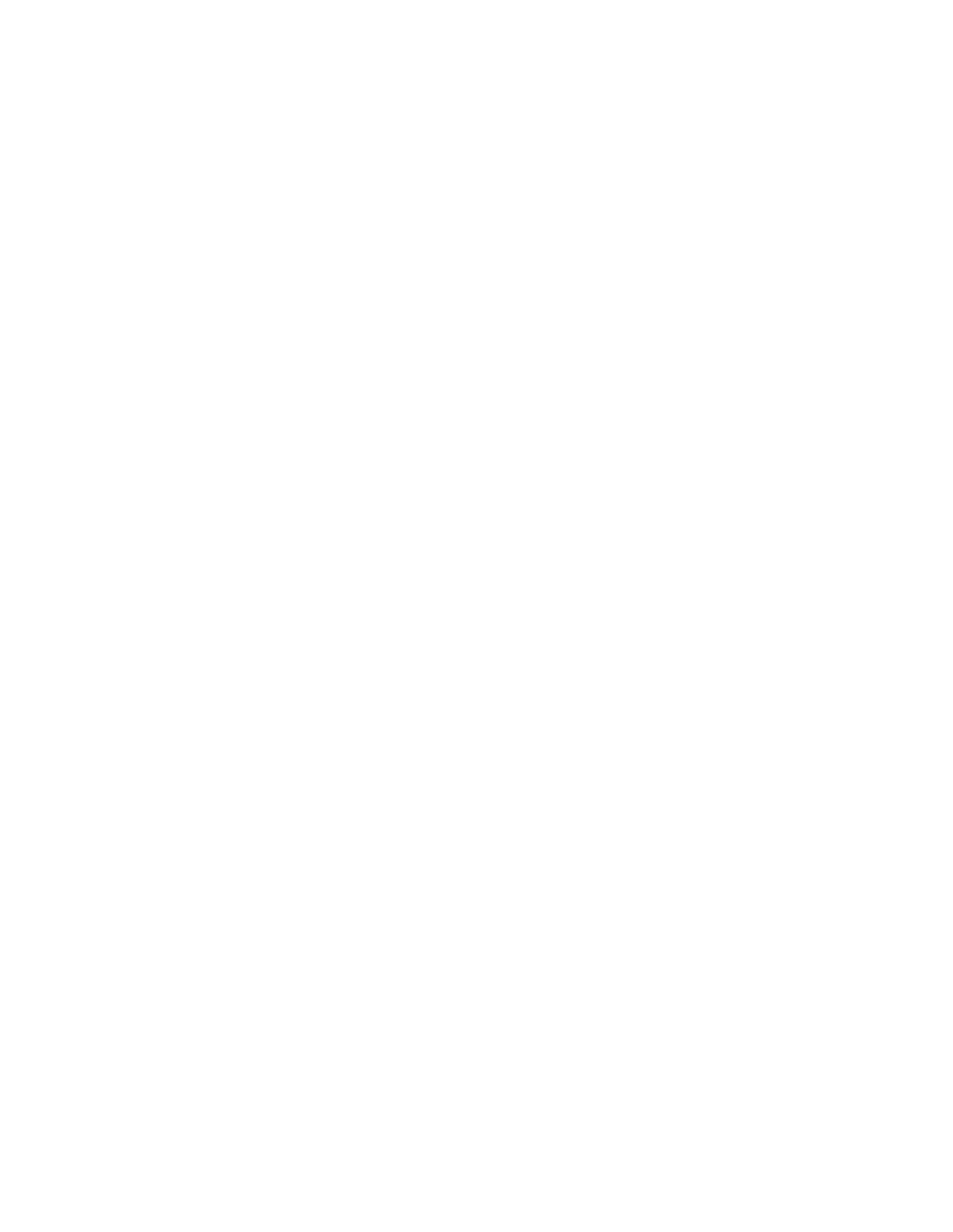# **Message from the Minister to Families and Survivors**

In my role as Minister responsible for the Women and Gender Equity Directorate, it has been my honour to serve as co-chair for the Yukon Advisory Committee on MMIWG2S+. This work is very close to my heart. I am incredibly proud of the progress we have made in partnership with Indigenous women's organizations, Yukon First Nations, and families and survivors. There is real action underway, in every community across the territory.

However, bearing witness to the injustices that survivors and family members of missing and murdered Indigenous women, girls and Two-spirit+ people have experienced is humbling. Your strength and resilience always keeps me grounded in the urgency of work and the need for comprehensive, long-term change. This work is certainly far from over.

I am committed to taking this journey with you. Reflecting the principles set out in the Yukon's MMIWG2S+ Strategy means being inclusive, staying accountable, striving for equity, and making the work long-term and sustainable. Our government will continue to collaborate with our partners to implement concrete actions that will restore dignity and justice to Indigenous women, girls and Two-spirit+ people in Yukon.

This document shares with you some of the progress that the Government of Yukon has made. Although I am proud of the work that has been done, I acknowledge it is just the beginning, and that we have a lot more to do before we see the kind of change that is needed in the territory.

I would like to thank all members of the Yukon Advisory Committee on MMIWG2S+, as well as the Technical Working Group, for their wisdom, experience, time and dedication to this strategy.

Finally, I would like to extend my deepest gratitude to the families and survivors. It is thanks to your tireless advocacy that we are all here today.

Sincerely,

Mcheam

Honourable Jeanie McLean Minister Responsible for the Women and Gender Equity Directorate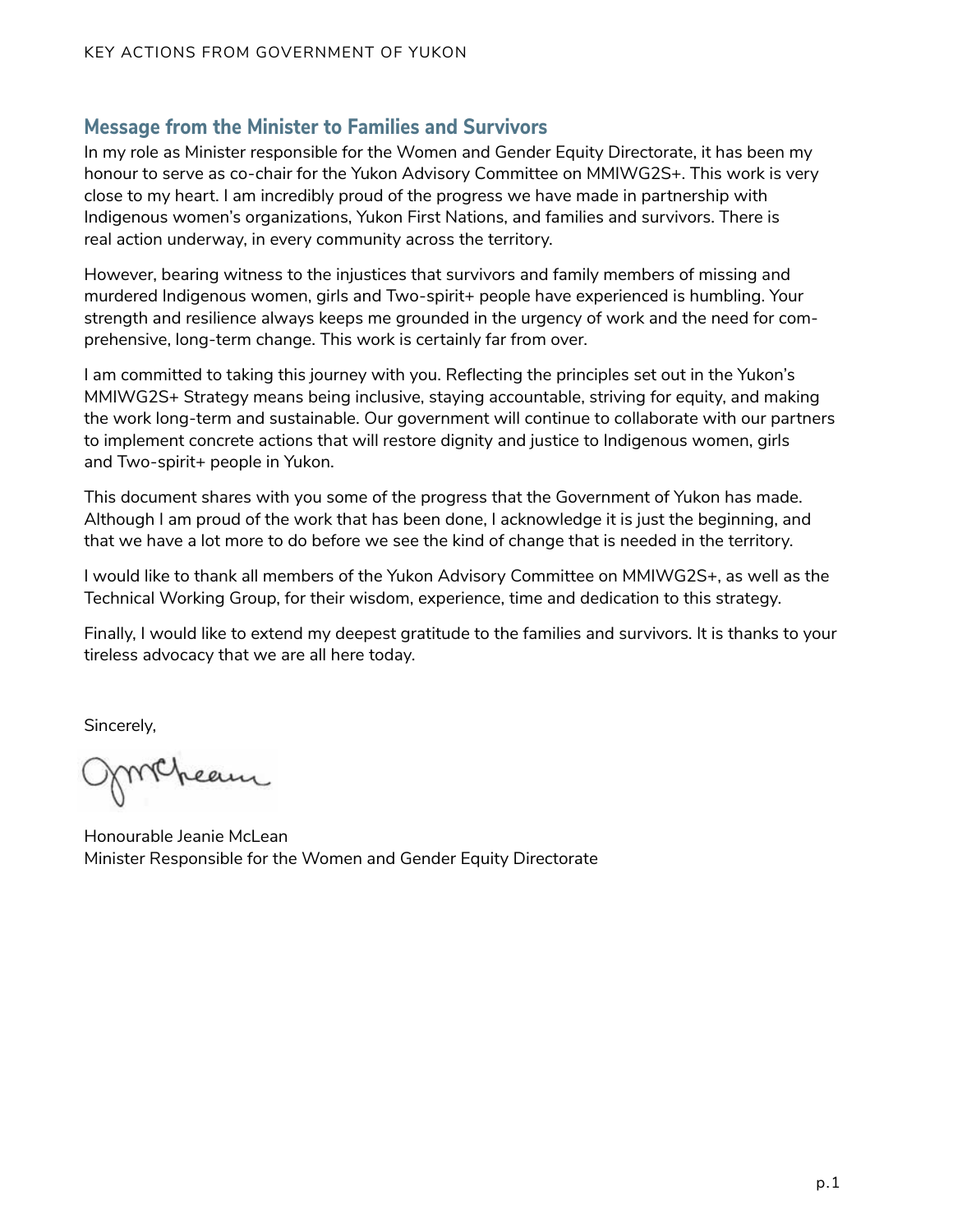

#### **Strategy Action Item 1.4**

#### **Community-based Mental Wellness Support:**

- **Provide and improve community-based, culturally relevant mental wellness support for victims of violence, perpetrators of violence, children witnessing violence, victims of sexual abuse and other family and community members.**
- **Develop** accessible and **appropriate community-led options for detox, treatment, aftercare, healing and recovery.**

# **Substance Use Crisis**

The Yukon is facing a drastic increase in deaths related to substance use, creating mental health crises in every community. Substance use is often connected to violence, especially violence against Indigenous women and girls. In recognition of these tragedies, the Government of Yukon declared a substance use health emergency on January 20, 2022.

The Government of Yukon is working closely with community partners and Yukon First Nations to advance a range of harm reduction initiatives in response to the emergency. A range of initiatives are underway, including:

- launching a new territory-wide public awareness and education campaign that addresses the toxic drug supply in Yukon communities;
- expanding drug testing and safe supply to rural communities and increasing their availability in Whitehorse;
- enhancing the Government of Yukon's supervised consumption site to support those who use inhalants;
- increasing on-the-land healing and treatment options in the territory;
- working with Blood Ties Four Directions to extend the hours of operation of the outreach van, which provides mobile fentanyl testing and supports to marginalized individuals; and
- developing a new Opioid Action Plan to build on the success of the territory's 2018 Action Plan.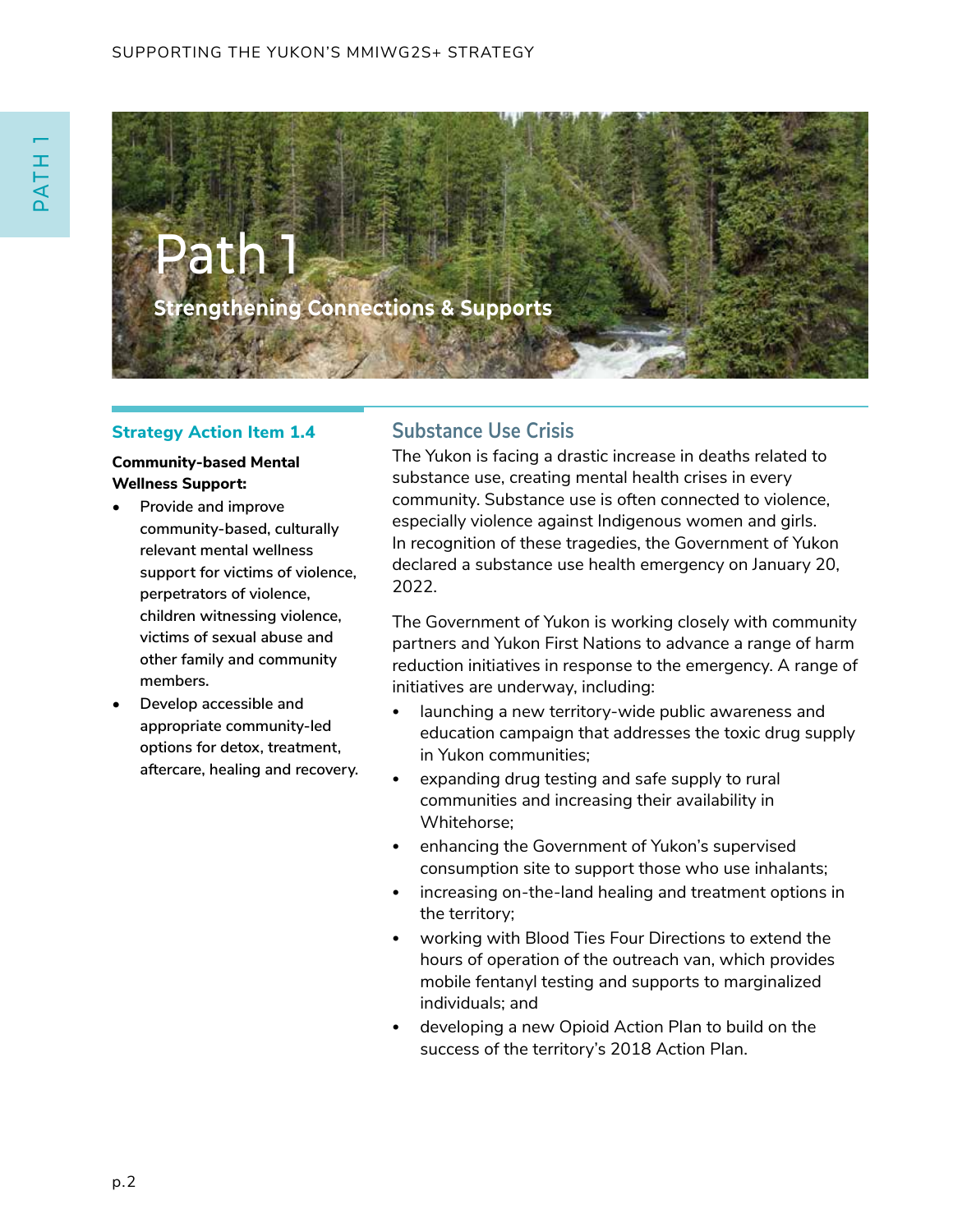#### **Strategy Action Item 1.6**

#### **Indigenous Children and Families:**

**• Improve and expand culturally appropriate supports to Indigenous families so that Indigenous children are raised in their own safe and loving families and communities.**

# *Child and Family Services Act*

The Government of Yukon acknowledges the mistakes of the past, and is working with Yukon First Nations to establish a child welfare system based on non-discriminatory values and fundamental child and human rights.

The foundation of this new Act is to have children safely supported within their families, extended families and communities. The Government of Yukon knows it must continue to improve and expand culturally appropriate supports for Indigenous families so that Indigenous children are raised in their own safe and loving families and communities.

The new amendments aim to achieve six goals:

- support family preservation and family reunification;
- improve access to cultural activities and establish cultural plans for all children in the care of the Director of Family and Children's Services;
- expand transitional support services for children up to the age of 26 (and beyond this in exceptional circumstances);
- provide access to preventative support services for pregnant people at risk of becoming involved in child protection;
- provide the ability to place children with their extended family or a community member; and
- increase the involvement of Yukon First Nations in decision-making processes.

The amendments to the Act were created through the efforts of the Child and Family Services Act Steering Committee. The committee included representatives from Yukon First Nations and was co-chaired by the Council of Yukon First Nations and the Government of Yukon. The committee members worked to determine how best to implement the required actions from *Embracing the Children of Yesterday, Today and Tomorrow*, the 2019 final report of the Child and Family Services Advisory Committee. The steering committee was also responsible for making the Yukon's legislation consistent with new federal child welfare legislation.

The Government of Yukon thanks the members of the Child and Family Services Advisory Committee, the Child and Family Services Act Steering Committee, the Council of Yukon First Nations and all those who worked diligently on this Act over the past three years.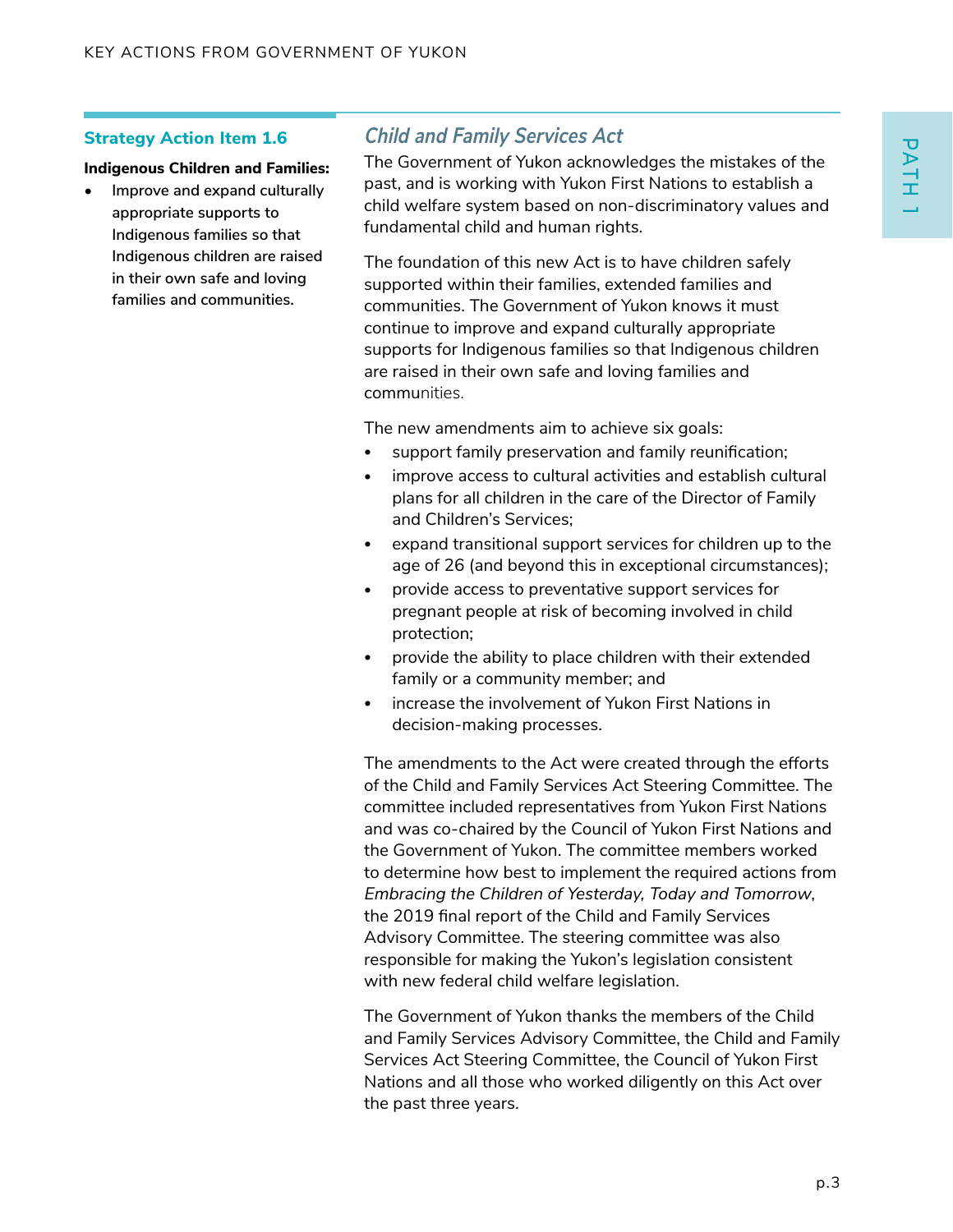

#### **Strategy Action Item 2.1**

**Community Safety Assessments, Plans and Implementation:**

- **Conduct community-based safety assessments designed by communities to identify factors that contribute to ongoing violence and unsafe conditions.**
- **Develop** and **implement community safety plans that address these factors and conditions.**

# **New Community Safety Planning Program**

 Community safety planning represents an innovative approach that is integral to the safety and well-being of northern and remote communities.

The Government of Yukon has created a new Community Safety Planning program to ensure there is consistent funding for First Nations governments across the Yukon to engage in community safety planning activities. Phase one of the program has been approved and will provide up to \$200,000 to each First Nations government to support local community safety assessments, planning and initiatives.

This program will help First Nations create tailored community safety plans that respond to the challenges, concerns and priorities of their communities.

#### **Strategy Action Item 2.2**

#### **Evaluate** *Sharing Common Ground:*

**Sharing Common Ground -***Yukon's Police Force Review* **(2010) is the final report of the review in Yukon, focusing primarily on the RCMP — the evaluation should review the status of the implementation of the recommendations and identify emerging needs.**

# **Reviewing the Implementation of** *Sharing Common Ground*

The Government of Yukon, in partnership with the Council of Yukon First Nations and RCMP M Division, has engaged a Yukon-based company to review the implementation of *Sharing Common Ground: Review of Yukon's Police Force*, which was completed in 2010.

The Yukon's MMIWG2S+ Strategy recommended this review to assess each of the report's recommendations. The review will help determine what has been successful and what challenges remain and will identify any emerging needs.

The review is an important step in making the Yukon a safer place, where Indigenous women, girls and two-spirit+ Yukoners are treated equitably and with dignity and justice.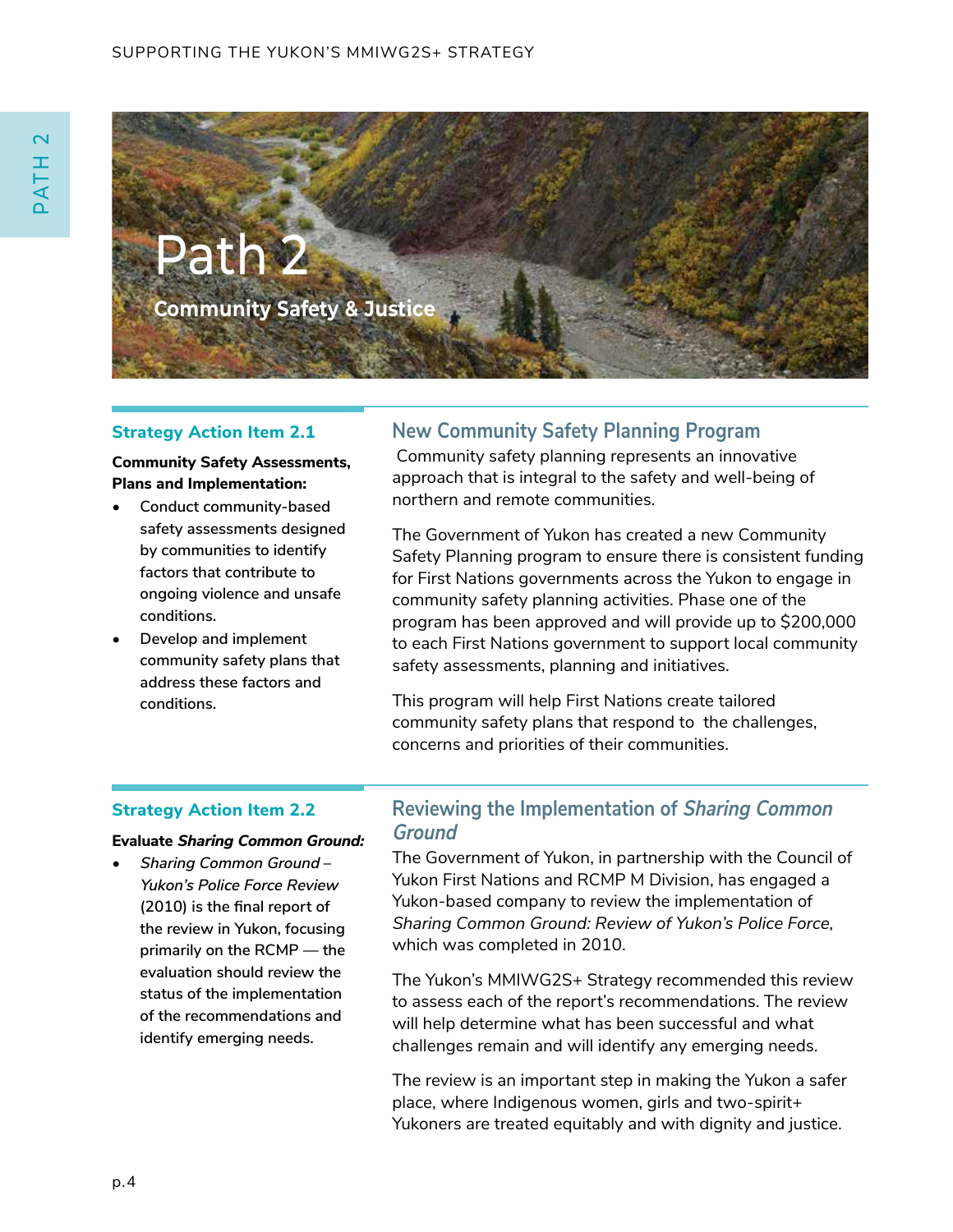

#### **Strategy Action Item 3.6**

#### **Safe Housing and Freedom from Poverty:**

**• Appropriately and safely meet the needs of Indigenous women, girls and Two-spirit+ people — this includes providing gender-specific options for safe and affordable housing, food, clothing and other essentials.**

# **Supporting Safer Housing**

Lack of access to safe, affordable housing is a barrier for many Indigenous women who experience violence. Safe housing and freedom from poverty are critical steps to ending violence against Indigenous women and girls.

Projects of note that directly support vulnerable women and children include:

The Government of Yukon is investing \$1 million from its Housing Initiatives Fund, building on \$15 million from the Government of Canada, to refresh and renovate the High Country Inn. This will create 55 new supportive housing units for Yukoners who are in uncertain housing situations. There will be a number of units specifically for women and youth.

An emergency shelter in Whitehorse for Yukon First Nations women and children escaping family violence will be constructed in the coming years. This is in collaboration with the Canada Mortgage and Housing Corporation (CMHC), CYFN and the Government of Yukon. CYFN will lead the construction and operation of this emergency shelter, comprised of 15 units (32 beds).

A total of three triplexes were built in the last year in Mayo, Watson Lake and Whitehorse. An additional \$1.1 million from CMHC's Northern Housing Fund will contribute nine units towards supporting affordable, energy-efficient community housing options for vulnerable Yukoners. Two of these nine units are specifically designated for women and children.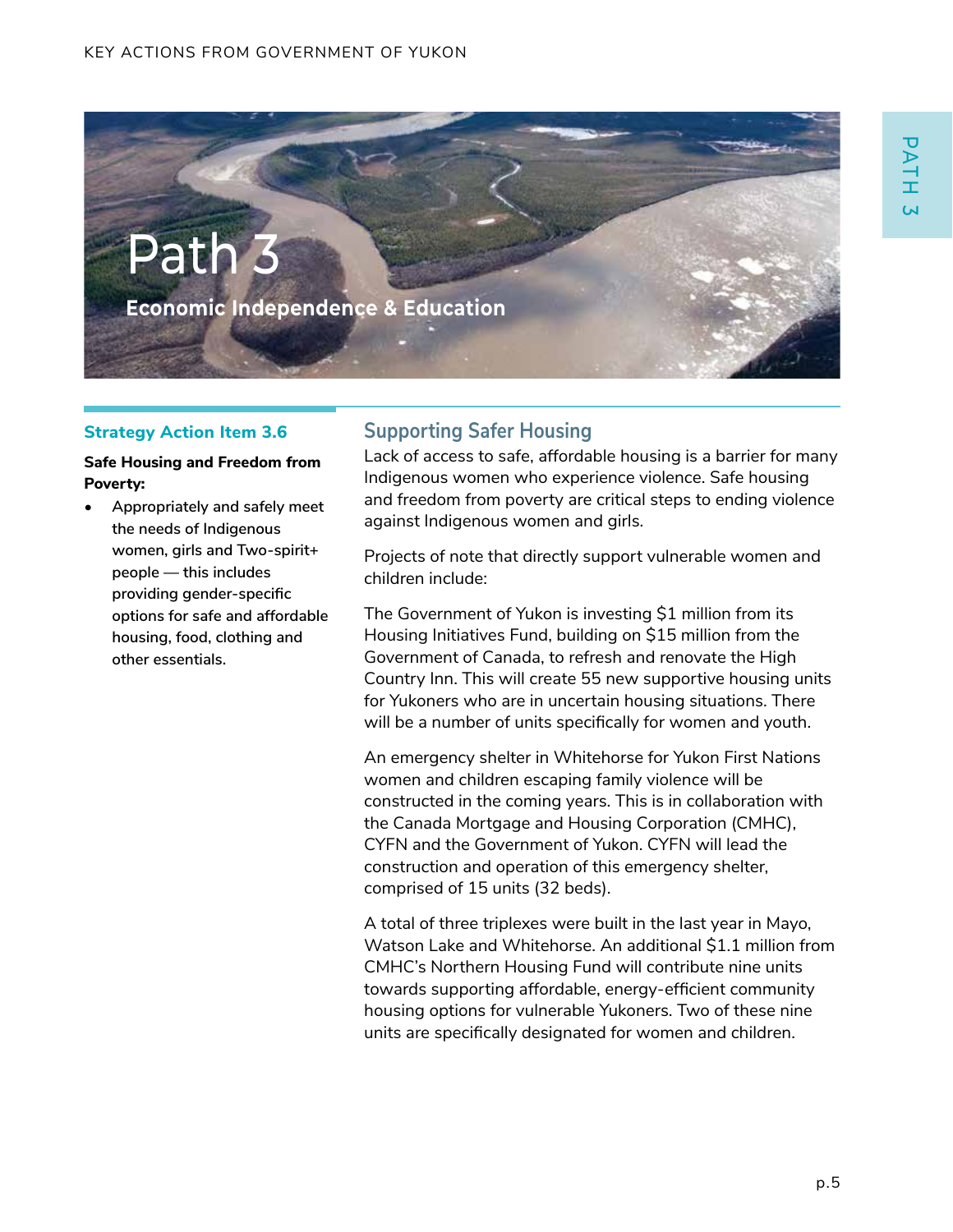#### **Strategy Action Item 3.3**

### **Employment, Livelihoods and Entrepreneurial Development:**

**• Increase and improve opportunities for Indigenous women, girls and Two-spirit+ people to create sustainable and self-determined livelihoods and economic independence.**

# **Indigenous Hiring Preference**

It is important that the Government of Yukon reflect the diversity of the people and communities it serves. The Indigenous hiring preference initiative is contributing to the goal of increasing the number of Indigenous employees in the public service. This is also one step to enhance economic independence for Indigenous women, girls, and Two-spirit+ people.

Since October 2020, all Government of Yukon hiring competitions have included a preference for qualified candidates who self-identify as having Yukon First Nation or Canadian Indigenous ancestry. In April 2021, the hiring preference pilot was extended until 2029.

The Government of Yukon developed the Breaking Trail Together plan in collaboration with Yukon First Nations governments. The ten-year plan addresses the Government of Yukon's legal obligation under the Yukon First Nation Final Agreements to develop and implement a Representative Public Service Plan.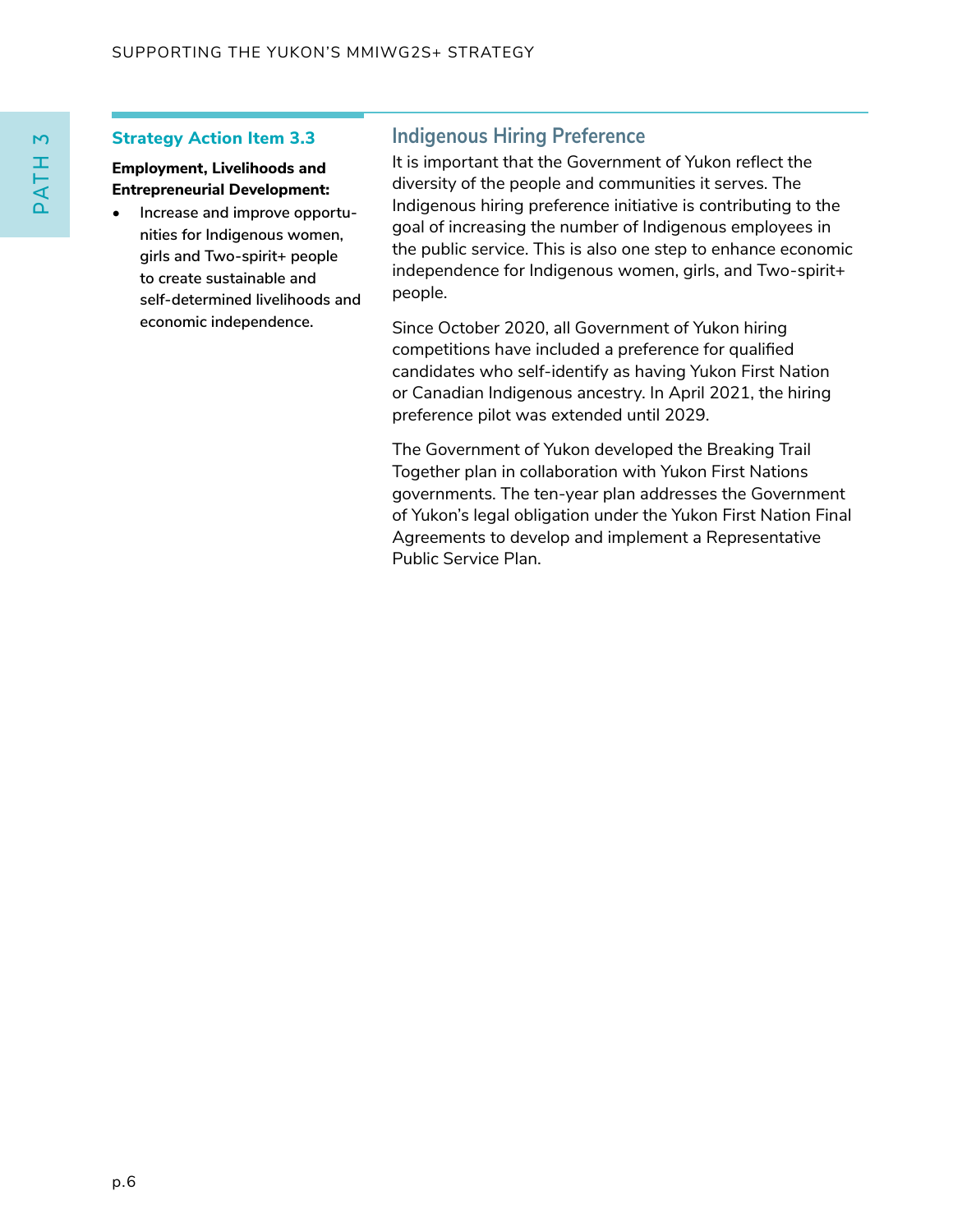

#### **Strategy Action Item 4.6**

#### **MMIWG2S+ Strategy Accountability Framework:**

**Embed** an accountability **framework into the strategy to ensure that MMIWG2S+ families, survivors, partners, contributors and all Yukon communities continue to be included and involved.**

## **Supporting the First Annual MMIWG2S+ Accountability Forum**

The Government of Yukon has heard clearly from families that it is time to take action. There is a lot of work ahead and the Government of Yukon is committed to doing this work with its partners.

Embedding accountability into the territory's MMIWG2S+ Strategy will ensure that this work continues. The Government of Yukon is proud to support the first annual MMIWG2S+ Accountability Forum. The forum offers an opportunity for families and survivors to come together with partners and contributors in order to build relationships, share promising practices, and find ways to continue working together.

#### **Strategy Action Item 4.7**

#### **2SLGBTQQIA Advocacy and Public Education:**

**• Assess the needs and resources of organizations that engage in advocacy and education on anatomical sex, sexual orientation, sexualities, gender expression and identities the goal is to address colonial violence against all genders and sexualities, promote understanding, and create safety, equality and justice for 2SLGBTQQIA Yukoners.**

# **LGBTQ2S+ Action Plan**

The Government of Yukon recognizes the need for action and education to address colonial violence against all gender and sexualities. Two-spirit+ people face greater discrimination and higher rates of violence than the general population does.

In July 2021 the Government of Yukon released a five-year action plan. It includes more than 100 items across nine departments to advance LGBTQ2S+ inclusion, such as improving access to Two-Spirit, trans, non-binary-affirming health care, providing education and training to service providers, and supporting LGBTQ2S+ culture and programming.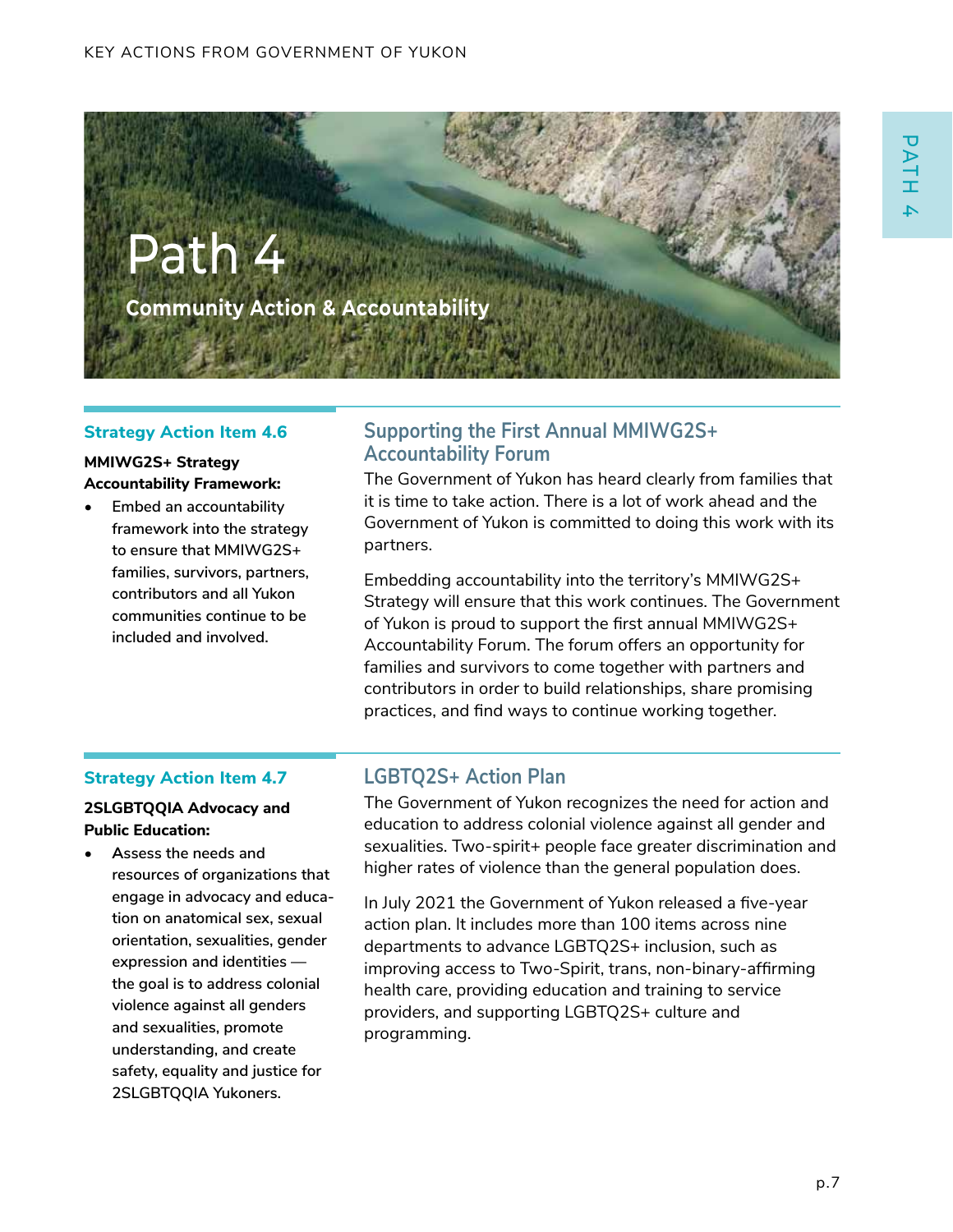